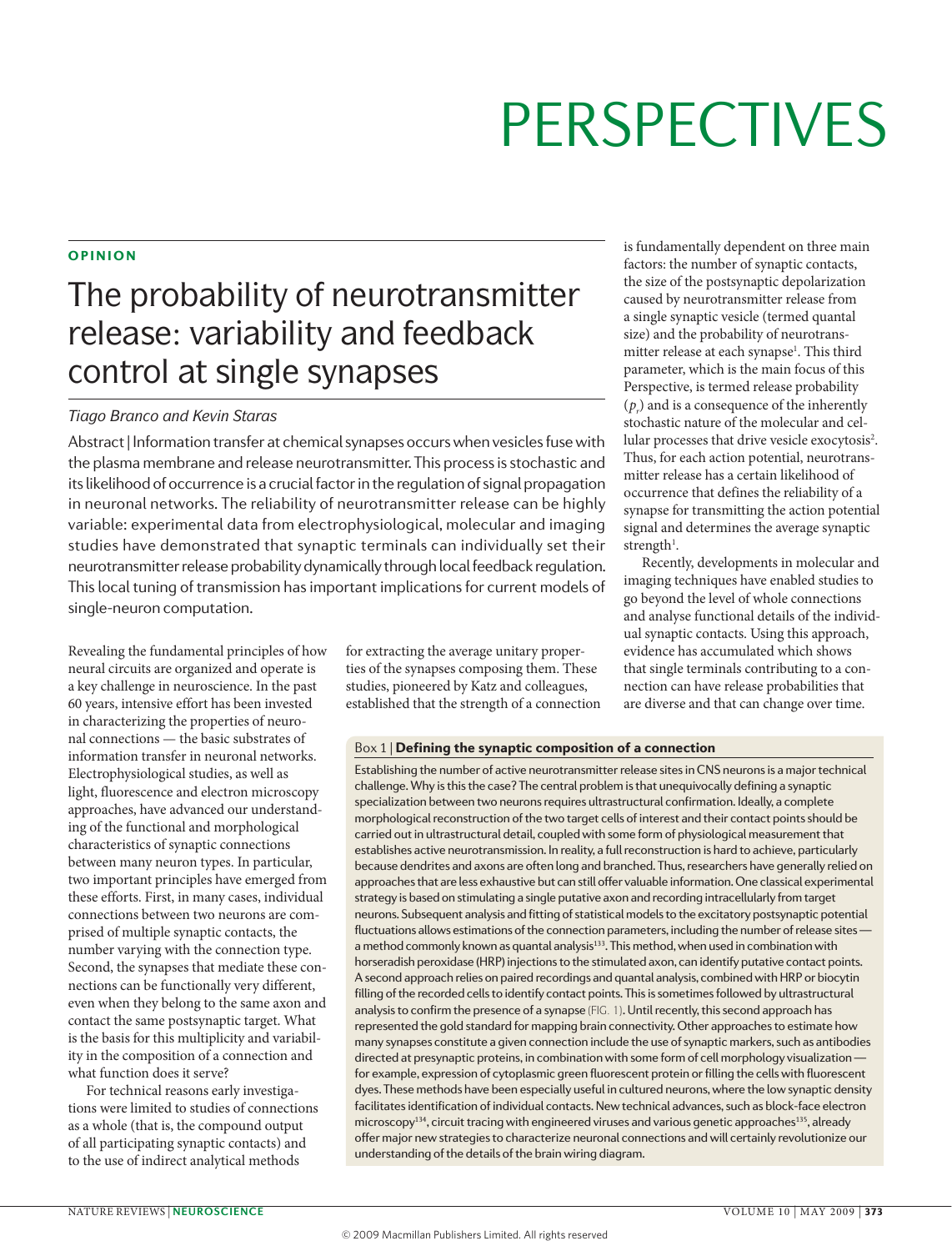Moreover,  $p_r$  seems to be regulated with high spatial precision. Defining the factors that contribute to setting the efficacy of the synaptic vesicle release process and how they interact is crucial for understanding both the nature and the functional value of neurotransmitter release regulation. Here we consider how individual synapses are organized in neuronal connections and examine the experimental evidence for heterogeneity in neurotransmitter release between different synaptic terminals. We focus on local feedback control as an important mechanism for  $p_r$  regulation and heterogeneity and, from a theoretical standpoint, consider its possible implications for information processing.

### Composition of neuronal connections

As mentioned above, the number of synaptic contacts that contribute to a connection is one of the three main parameters that define the function and regulation of that connection. Nonetheless, estimating this value for a given connection is not a trivial

problem (BOX 1). The first studies to provide definitive evidence that neuron–neuron connections in the CNS could be composed of multiple synaptic contacts were made in the 1980s using electrophysiological recordings combined with light and sometimes electron microscopy. Researchers demonstrated that, in the cat spinal cord, single axons could make almost 20 synapses onto individual neurons of the dorsal spinocerebellar tract<sup>3</sup>. Similarly, goldfish Mauthner cells were shown to receive up to 25 synapses from a single interneuron<sup>4,5</sup>. Information on connection properties has now been accumulated for many neuron classes (FIG. 1; TABLE 1), revealing striking variability in the composition of connections for different cell types. In the cerebellum, parallel fibres from granule cells usually make only one synapse with Purkinje cell dendritic trees<sup>6</sup>. In the cortex, connections between pyramidal neurons make on average five synapses<sup>7,8</sup>, whereas interneurons usually make more than ten synaptic contacts<sup>9,10</sup>. More extreme

examples include the climbing fibres in the cerebellum, which establish more than 500 synapses with a single Purkinje cell $11$ , and the Calyx of Held nerve terminals, where ~600 neurotransmitter release sites are concentrated in one giant synapse<sup>12,13</sup>. multiple and variable numbers of synapses are also features of cultured neurons. In primary cultures of dissociated hippocampal cells, for example, connections are typically comprised of 5 to 20 synaptic contacts, the number being in part determined by culture geometry and cell density<sup>14</sup>.

Not only are connections made up of variable numbers of synapses, but their spatial organization can also vary greatly. At some connections synapses are distributed across the whole dendritic tree, but in others they target specific regions of the postsynaptic cell. For example, synapses between cortical pyramidal cells in the same layer tend to be restricted to the basal and apical oblique dendrites<sup>8</sup>, whereas if the target is an interneuron, such as a basket cell, synapses







Figure 1 | **characterizing neuronal connections with paired recordings and morphological reconstructions. A** | A light microscopy image of a connected pair of thick-tufted layer 5 pyramidal neurons filled with biocytin. The open circles indicate three contacts (I and II are synapses; III is an autapse) established by the left-hand neuron. The smaller panels show higher magnification views of these contacts. **B** | The same pair of neurons after camera lucida reconstruction. The dendritic arbor of the projecting neuron is in red and its axonal arborization is in blue. The dendritic arbor of the target neuron is in black and its axonal arborization is in green. The

**Nature Reviews** | **Neuroscience** example of a presynaptic action potential and the corresponding excitatory filled blue circles indicate putative synaptic contacts established by the red and blue neuron on the black and green neuron. The inset traces show an postsynaptic potential, illustrating the presence of an excitatory connection. Scale bar: 50 ms (both traces), 40 mV (left trace) and 800 μV (right trace). **C** | Electron micrographs showing the ultrastructure of the synaptic contacts indicated in part **B**. The arrows point to the synaptic cleft. B, synaptic bouton; s, spine; WM, white matter. Figure is modified, with permission, from REF. 138 © (1997) The Physiological Society.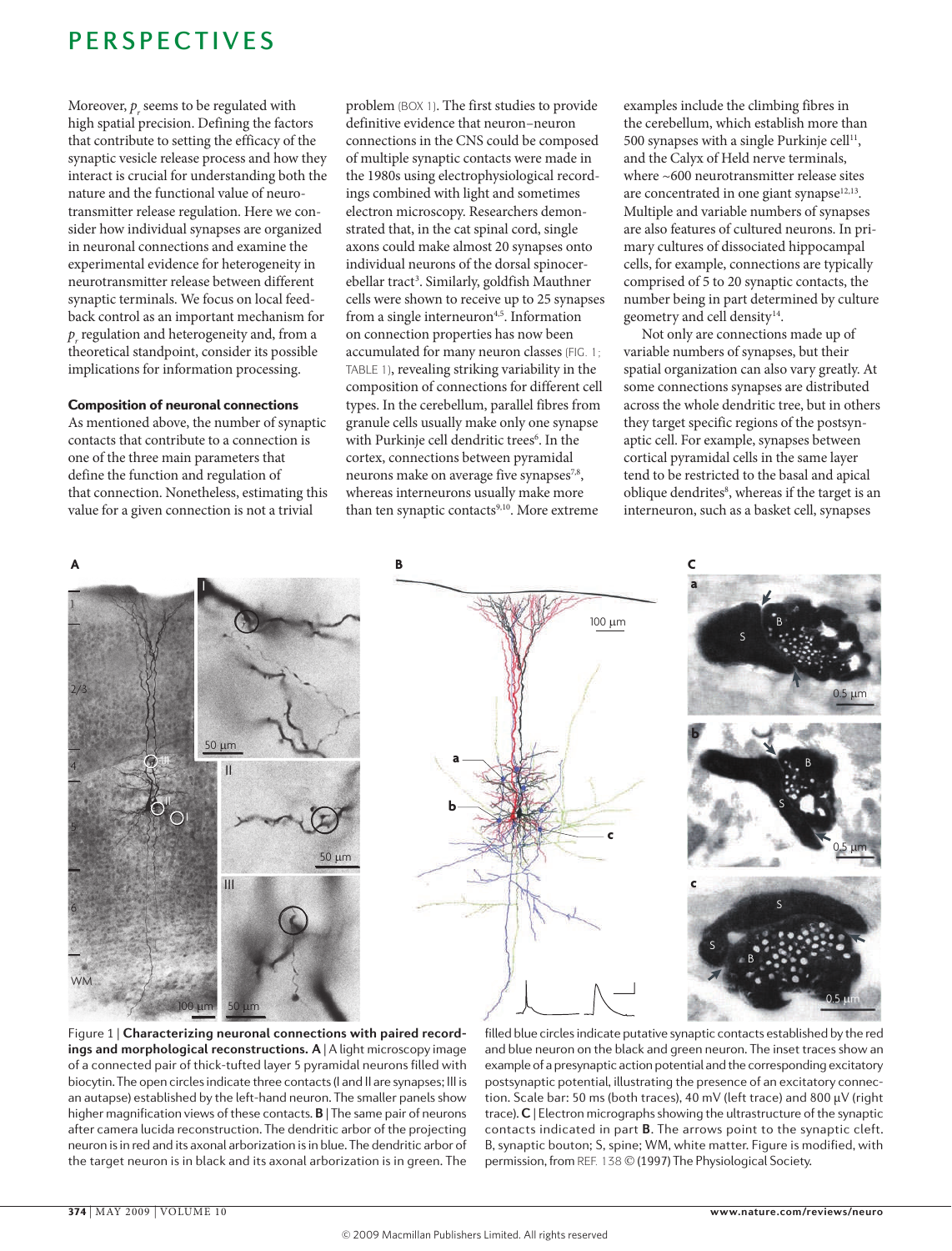are typically made all over the dendritic tree and the cell body<sup>15</sup> (see also REF. 16). Other connections have a variety of different organizations and degrees of clustering. Differences in synaptic spatial organization will influence dendritic integration<sup>17,18</sup> and will have an impact not only on spike output but also on the way that single synapses are regulated; the functional consequences for this are considered later in this Perspective.

Synapses are functionally heterogeneous

Connections are typically comprised of multiple synaptic contacts, but do individual synapses behave similarly? Here, we address this question by considering one of the

| Table 1   Summary of number of contacts and release probability (p <sub>.</sub> ) in different connections |                                          |                                                                      |                                                                        |                                                                                      |                                                                                                     |
|------------------------------------------------------------------------------------------------------------|------------------------------------------|----------------------------------------------------------------------|------------------------------------------------------------------------|--------------------------------------------------------------------------------------|-----------------------------------------------------------------------------------------------------|
| <b>CNS</b> area                                                                                            | Presynaptic                              | Postsynaptic                                                         | N                                                                      | $\boldsymbol{p}_r$                                                                   | <b>Methods</b>                                                                                      |
| Cat spinal cord                                                                                            | Group 1a axons                           | Motor neurons                                                        | 2-5 (REFS 22, 24, 146)                                                 | $0-1$ (CB)<br>(REFS 21, 22, 24)                                                      | R <sup>21,22,24</sup> , LM <sup>22,146</sup> ,<br>$OA^{21,22,24}$                                   |
| Cat spinal cord                                                                                            | Group 1a and 1b<br>axons                 | <b>DSCT</b> neurons                                                  | $1-18$ (REF. 3)                                                        | $0.07-1$ (CB) (REF. 23)<br>$0.06 - 0.85$ (CB) (REF. 3)                               | R <sup>3,23</sup> , LM <sup>3</sup> , QA <sup>3,23</sup>                                            |
| Frog spinal cord                                                                                           | Primary afferent<br>fibres               | Motor neurons                                                        | $21 - 72$                                                              | $0.15 - 0.69$                                                                        | R, LM, QA <sup>147</sup>                                                                            |
| Goldfish brainstem                                                                                         | Interneurons                             | Mauthner cells                                                       | 3-28 (REFS 4,5)                                                        | $0.17 - 0.62$ (REFS 4,5)                                                             | PR <sup>4,5</sup> , LM <sup>4,5</sup> , EM <sup>4,5</sup> ,<br>OA <sup>4,5</sup>                    |
| Cat and rat L2/3                                                                                           | Pyramidal cells                          | Interneurons                                                         | $1 - 7$ (REF. 15)                                                      | $0 - 0.84$ (CB) (REF. 15)<br>$0.13 - 0.64$ (REF. 49)                                 | PR <sup>15,49</sup> , LM <sup>15</sup> , EM <sup>15</sup> ,<br>QA <sup>15</sup> , Cal <sup>49</sup> |
| Cat L <sub>2</sub> /3                                                                                      | Interneurons                             | Pyramidal and spiny stellate cells                                   | $3-17$ (REF. 10)                                                       | <b>ND</b>                                                                            | PR, LM, EM <sup>10</sup>                                                                            |
| Cat and rat L2/3                                                                                           | Pyramidal cells                          | Pyramidal cells                                                      | $3.9 \pm 0.8$ (REF. 148)<br>$2-4$ (REF. 8)<br>$7.6 \pm 4.7$ (REF. 149) | $0.5 \pm 0.05$ (REF. 148)<br>$0.46 \pm 0.26$ (REF. 49)<br>$0.65 \pm 0.18$ (REF. 149) | PR <sup>25,35,42,148</sup> , LM <sup>8</sup> ,<br>QA <sup>148,149</sup> , Cal <sup>49</sup>         |
| Rat L2/3                                                                                                   | L4 spiny cells                           | Pyramidal cells                                                      | 4-5 (REF. 150)<br>$4-6$ (REF. 151)                                     | $0.79 \pm 0.04$ (REF. 151)                                                           | PR <sup>150,151</sup> , LM <sup>150,151</sup> ,<br>EM <sup>151</sup> , QA <sup>151</sup>            |
| Cat and rat L4                                                                                             | L4 pyramidal and<br>spiny stellate cells | L4 pyramidal and spiny stellate<br>cells                             | 2-5 (REF. 152)<br>8±4.2 (REF. 149)                                     | $0.69 - 0.98$ (REF. 153)<br>$0.86 \pm 1.09$ (REF. 149)                               | PR <sup>152</sup> , R <sup>153</sup> , LM <sup>22,153</sup> ,<br>QA <sup>153</sup>                  |
| Rat L5/6                                                                                                   | Pyramidal cells                          | Pyramidal cells                                                      | $2 - 8$ (REF. 7)<br>4-8 (REF. 138)<br>$8.1 \pm 4.2$ (REF. 149)         | $0.16 - 0.9$ (REF. 138)<br>$0.53 \pm 0.22$ (REF. 149)                                | PR <sup>7,138,149</sup> , LM <sup>7,138</sup> ,<br>EM <sup>138</sup> , QA <sup>138,149</sup>        |
| Rat L5/6                                                                                                   | Interneurons                             | Pyramidal cells                                                      | $1-5$ (REF. 154)                                                       | <b>ND</b>                                                                            | PR, LM, EM <sup>154</sup>                                                                           |
| Rat L5/6                                                                                                   | Pyramidal cells                          | Interneurons                                                         | 6-12 (REF. 155)                                                        | $<$ 0.1 (REF. 155)                                                                   | PR, LM, EM <sup>155</sup>                                                                           |
| Rat CA1                                                                                                    | Interneurons                             | Pyramidal cells                                                      | $6-12$ (REF. 9)                                                        | <b>ND</b>                                                                            | PR, LM, EM <sup>9</sup>                                                                             |
| Rat CA1                                                                                                    | Pyramidal cells                          | Pyramidal cells                                                      | 2 (REF. 156)                                                           | <b>ND</b>                                                                            | PR, LM, EM <sup>156</sup>                                                                           |
| Rat CA1                                                                                                    | Stratum radiatum                         | Pyramidal cells                                                      | 3-18 (REF. 157)                                                        | $0.14 - 0.81$ (REF. 157)<br>$0.06 - 0.37$ (REF. 26)                                  | R <sub>26,157</sub><br>QA <sup>157</sup> , MK <sup>26</sup>                                         |
| Rat CA3                                                                                                    | Interneurons                             | Pyramidal cells                                                      | 2-13 (REF. 158)                                                        | <b>ND</b>                                                                            | PR, LM, EM, QA <sup>158</sup>                                                                       |
| Guinea pig CA3                                                                                             | Pyramidal cells                          | Interneurons                                                         | $1 - 3$ (REF. 159)                                                     | $0.75 \pm 0.19$ (REF. 159)                                                           | PR, LM, EM, QA <sup>159</sup>                                                                       |
| Rat hippocampal<br>cultures                                                                                | Excitatory cells                         | (Autapse)                                                            | <b>ND</b>                                                              | $0.09 - 0.54$ (REF. 27)<br>$0.05 - 0.9$ (REF. 28)                                    | R <sup>27,28</sup> MK <sup>27</sup><br>FM <sup>28</sup>                                             |
| Rat hippocampal<br>cultures                                                                                | Excitatory cells                         | Excitatory and inhibitory cells                                      | $3-19$ (REF. 14)                                                       | $0.03 - 0.9$ (REF. 14)                                                               | PR, FM, EM, QA <sup>14</sup>                                                                        |
| Rat cerebellum                                                                                             | Climbing fibres                          | Purkinje cells                                                       | $510±50$ (REF. 25)<br>221-392 (REF. 11)                                | $0.9 \pm 0.03$ (REF. 25)                                                             | R <sup>25</sup> , OA <sup>25</sup> , LM <sup>11</sup> , EM <sup>11</sup>                            |
| Rat cerebellum                                                                                             | Parallel fibres                          | Purkinje cells                                                       | $1 - 2$ (REF. 6)                                                       | $0.05$ (REF. 160)                                                                    | R <sup>160</sup> , M <sup>160</sup> , LM <sup>6</sup> , EM <sup>6</sup>                             |
| Rat cerebellum                                                                                             | Interneurons                             | Stellate and basket cells                                            | <b>ND</b>                                                              | $0.1 - 0.54$ (REF. 161)                                                              | $R, MS^{161}$                                                                                       |
| Striatum                                                                                                   | L4/5 afferents                           | Medium spiny neurons                                                 | ND                                                                     | 0.42 (REF. 162)                                                                      | $R, QA^{162}$                                                                                       |
| Rat auditory<br>brainstem                                                                                  | Calyx of Held                            | Principal cells in MNTB                                              | 637±113 (REF. 13)                                                      | $0.25 - 0.4$ (REF. 13)                                                               | PR, QA13,163,164                                                                                    |
| Striatum                                                                                                   | Thalamic<br>afferents                    | Medium spiny neurons                                                 | ND                                                                     | $0.72$ (REF. 162)                                                                    | R, QA <sup>162</sup>                                                                                |
| Olfactory bulb                                                                                             | Olfactory<br>receptor neurons            | Principal mitral and tufted cells<br>and periglomerular interneurons | <b>ND</b>                                                              | $0.92 \pm 0.03$ (REF. 6)                                                             | R, QA <sup>6</sup>                                                                                  |
| Olfactory bulb                                                                                             | Interneurons                             | Juxtaglomerular cell                                                 | ND                                                                     | $0.21 - 0.32$ (REF. 165)                                                             | R, MS <sup>165</sup>                                                                                |

Summary of the number of release sites and *p<sub>r</sub>* for some connections in the CNS, illustrating the diversity of these parameters across different connections. CA1, hippocampal area CA1; CA3, hippocampal area CA3; CaI, Ca<sup>2+</sup> imaging; CB, compound binomial; DSCT, dorsal spinocerebellar tract; EM, electron microscopy; FM, FM-dye<br>based method; L, layer; LM, light microscopy; M, modellin contacts; ND, not determined (no absolute value was estimated); Pr, paired electrophysiological recording; QA, quantal analysis; r, electrophysiological recording.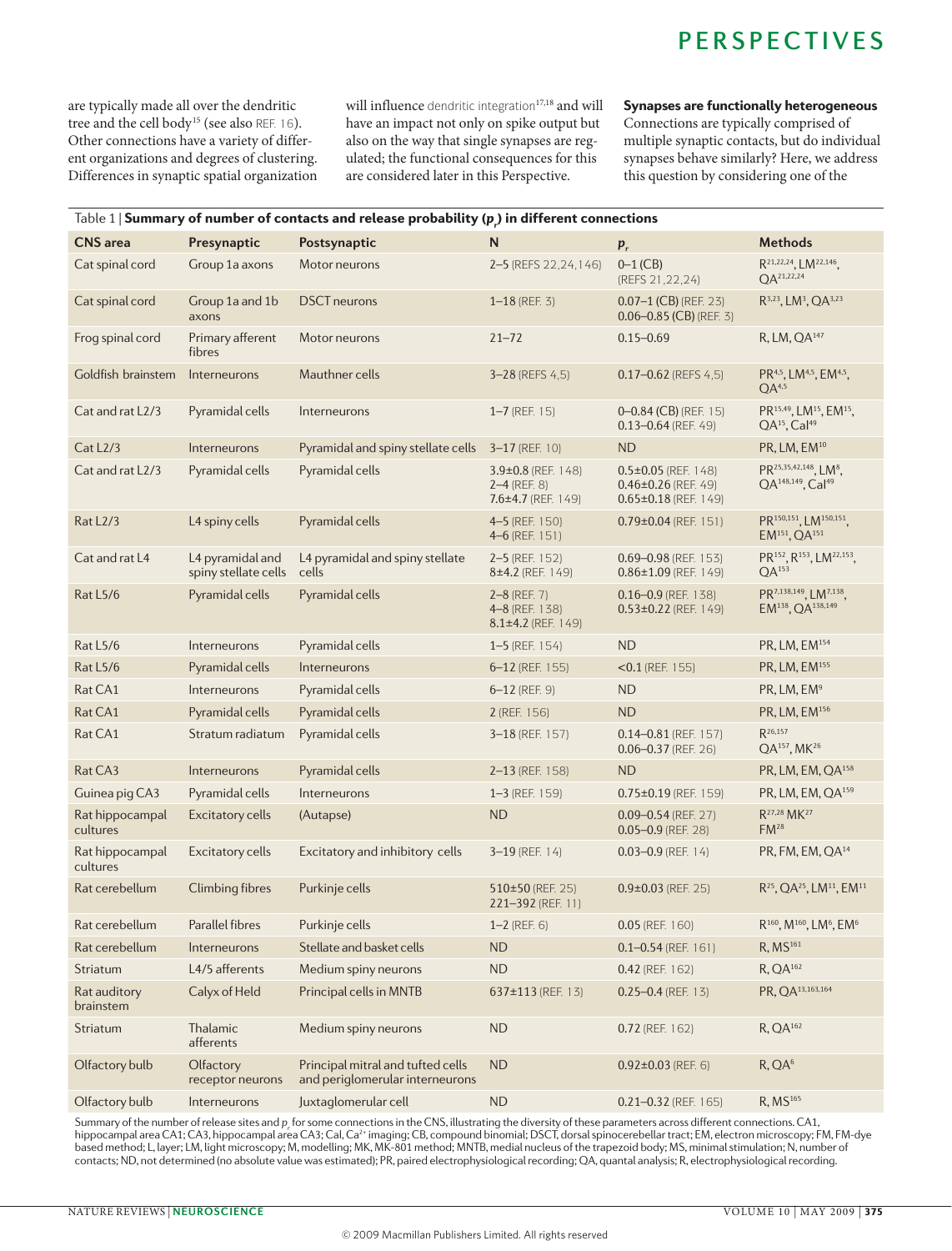crucial determinants of synaptic performance,  $p_r$ . This variable not only defines the reliability of synaptic transmission, but also changes with the short-term activity history of the synapse, thus shaping the way in which a connection dynamically adapts to input<sup>19,20</sup>. Although  $p_r$  is a fundamental synaptic parameter, it is difficult to measure directly and many investigations rely on methods that can provide only estimates of its value (BOX 2).

In most studies of synaptic function,  $p_r$  is considered to be the same for all terminals in a connection between two neurons and the measured  $p_r$ , therefore represents the average of all contributing synapses. As such, this value provides no specific information about the properties of individual terminals, which could in fact be highly variable, as del Castillo and Katz insightfully noted when they first formulated their theory of synaptic transmission<sup>1</sup>. Indeed, early experiments using classic quantal analysis of postsynaptic responses in a single cell suggested that there is considerable variability across terminals of the same axon. For example, response

amplitude histograms from recordings of cat spinal cord neurons were shown to be better fit by a compound binomial model, in which each release site has a different  $p_r$ , than by a simple binomial model<sup>21-23</sup>. Similar conclusions were drawn from variance mean analysis applied to both spinal cord neurons<sup>24</sup> and cerebellar climbing fibres<sup>25</sup>. also, in Ca1 pyramidal cells, nmDa (*N*-methyl-D-aspartate) current block curves (BOX 2) were better fit with a bi-exponential curve than with a simple exponential curve, implying that the connections had at least two groups of synapses with very different  $p_r$ s<sup>26</sup>. Even in autaptic cell cultures, in which a cell makes synaptic contacts with itself, *p* seems to be extremely non-uniform across different boutons, as demonstrated both by the NMDA current block approach<sup>27</sup> and by fluorescence-based measurements of  $p_{n}$ at individual synapses<sup>28</sup>. Based on the latter methodology, murthy *et al.* reported a wide and continuous distribution of  $p_r$ s across different boutons, skewed to larger values and with a coefficient of variation larger than 0.5 (REF. 28), a finding that was recently

### Box 2 | Estimating release probability

Release probability (*pr* ) can be estimated in many different ways. Some methods allow only relative comparisons whereas others provide absolute  $p_{_{r}}$ estimates for either connections as a whole or individual synapses.

### **Quantal analysis**

Analysis and binomial-model fitting of synaptic-response amplitude fluctuations is the classic method for extracting quantal parameters, including *pr* . Many techniques for quantal analysis are available, and all of them require long and stable electrophysiological recordings<sup>133</sup>.

### **Paired-pulse ratio**

The degree of facilitation or depression of a synaptic connection depends on  $p_{_{\rm r}}$  and can be quantified by the paired-pulse ratio (PPR), which is defined as the amplitude ratio of the second to the first postsynaptic response after stimulating the connection with two action potentials<sup>50</sup>. An important caveat of this method is that the relationship between  $p_{_{r}}$  and PPR is not known in most cases $^{28,136}\!$ .

### **Failure rate**

The frequency of failures of the synaptic connection can be used as an indication of  $p_{_r}^{\,\,137,138}$ . A major problem is that the failure rate depends on both  $p_{_{r}}$  and the number of release sites, and so differences in the number of failures can be due to either of these parameters. An alternative is to stimulate single synapses, by careful placement of an electrode directly adjacent to a fluorescently labelled synapse $139,140$ .

### **Progressive block of NMDA synaptic current**

When NMDAR (N-methyl-D-aspartate receptor)-mediated synaptic currents are recorded in the presence of an irreversible open-channel blocker (MK-801), the response amplitude is progressively reduced owing to the increasing number of receptors that become blocked after use. The rate of the block depends on how often glutamate is released, and a kinetic model can be fitted to the block curve and used to convert it into  $p_{\mathrm{r}}^{~26,27}.$ 

### **optical methods**

FM dyes<sup>14,28,141</sup> and vesicle proteins tagged with pHluorins (recombinant fluorescent pH indicators)<sup>30,142</sup> allow  $p_{_r}$ measurements at single synapses by imaging and quantifying vesicle exocytosis. When the signal/noise ratio is high enough to allow detection of single fusion events<sup>142,143</sup>,  $p_{_{r}}$  can be directly measured. Otherwise, estimations can be obtained from the average release in response to a series of action potentials. A different approach, termed optical quantal analysis, detects release events by imaging postsynaptic NMDAR-mediated Ca<sup>2+</sup> accumulation in single contacts<sup>49,140,144,145</sup>.

confirmed by other groups<sup>14,29,30</sup> (FIG. 2a,b). Moreover, morphological correlates of  $p<sub>r</sub>$  at synapses, such as the active zone size and the number of docked vesicles, have been shown to exhibit a similar distribution<sup>31</sup>.

additional support for the idea that synapses from a single axon can have different  $p_r$ s comes from work that investigated the synaptic properties along one axon that contacted different cell types. The first evidence for heterogeneity among synapses that share an axon but have different targets came from studies on the neuromuscular junction (NMJ). Direct focal recordings from different regions of an endplate belonging to one motor neuron axon, in the crayfish opener muscle, showed that boutons at different locations have different  $p_r s^{32-35}$ . It was also demonstrated that an axon that innervates two different types of muscle can exhibit facilitation at one target and depression at the other36. Similar findings were reported from focal recordings at the frog NMJ<sup>37-39</sup> and from double recordings from two muscles contacted by the same axon in the lobster stomatogastric system<sup>40</sup>. This type of experiment, in which the short-term plasticity of synapses belonging to one axon is measured in two or more postsynaptic targets, has also been widely used to reveal  $p_r$  variability in the CNS. In the leech nociceptive system two different motor cells can be innervated by the same sensory cell, and the two synapses display opposite forms of short-term plasticity<sup>41</sup>; the same phenomenon has been observed in the cat spinal cord<sup>42</sup>, in the giant reticulospinal axon synapses onto spinal neurons in the lamprey<sup>43</sup>, in hippocampal cultures<sup>44</sup> and in cortical layer 2/3 and 5 circuits<sup>45,46</sup>. For some multiple-target recordings in cricket<sup>47</sup> and locust interneurons<sup>48</sup>, quantal analysis confirmed that different  $p_r$ s underlie the differences in short-term plasticity. more recently, in a remarkable *tour de force*, Koester *et al.* performed optical quantal analysis using single-synapse Ca<sup>2+</sup> imaging in layer 2/3 pyramidal cells and interneurons, and directly showed that  $p_r$  varies with the postsynaptic cell type<sup>49</sup> (FIG. 2c).

In most studies that demonstrated  $p_r$  variability between synapses,  $p_{\scriptscriptstyle r}$  was measured in a 'resting' ('basal') state, in response to a single action potential. However, as mentioned above,  $p_r$  is dynamic and varies on a very short timescale<sup>50</sup>. Therefore, although heterogeneity of basal  $p<sub>r</sub>$ s is evident, during continuous activity differences between synapses will also be strongly influenced by the size and replenishment rate of vesicle pools<sup>51</sup>. As such, the basal  $p_r$  values might be the most influential neurotransmitter release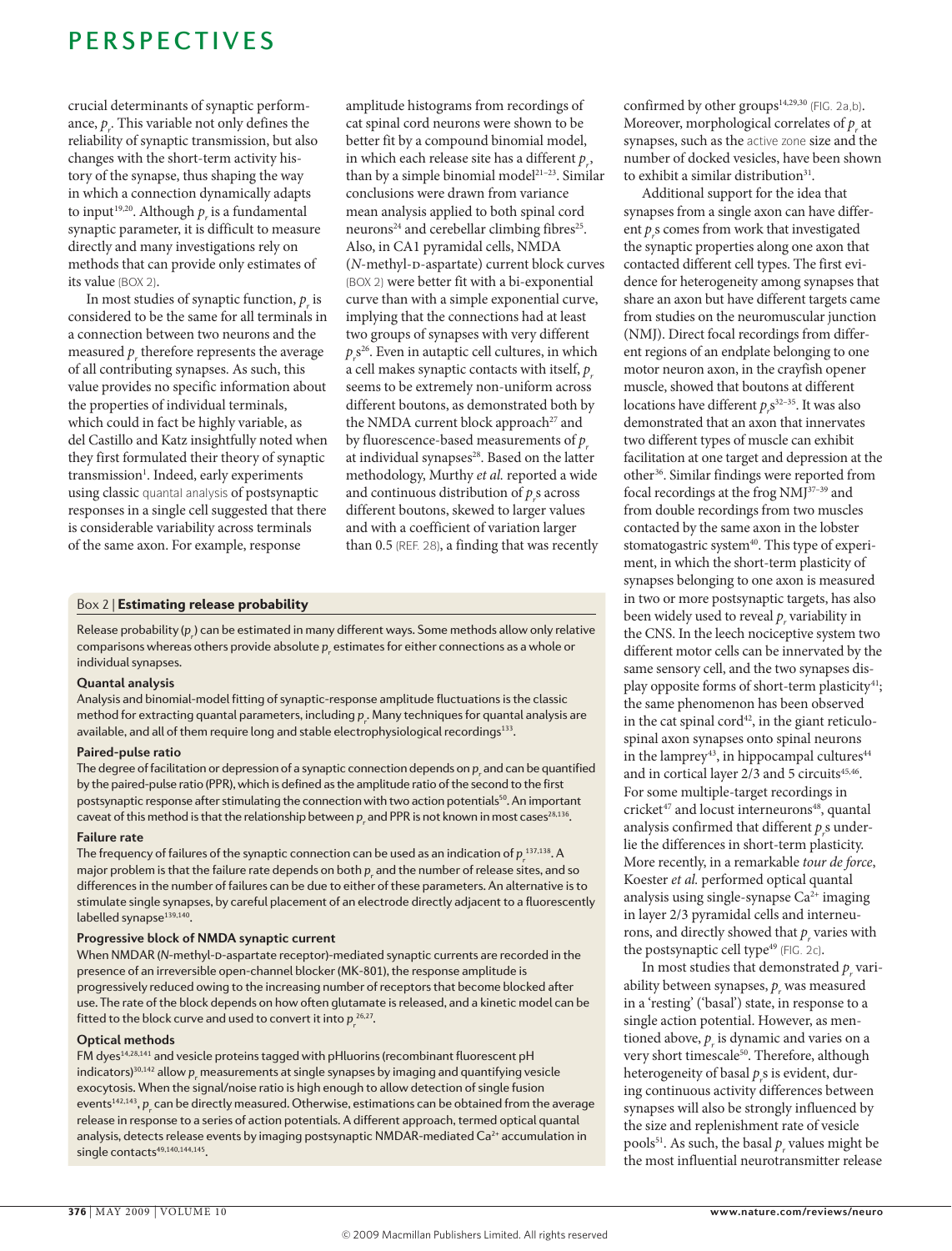### **PFRSPFCTIVES**

parameter in cells that fire infrequently, but other factors should be taken into consideration for neurons with high output rates. For example, although marked heterogeneity in release is apparent during low-frequency stimulation in hippocampal neurons in culture, after 60 action potentials at 10 Hz most terminals release at similar rates<sup>51</sup>.

### Feedback control of *p*<sub>*z*</sub>

The marked heterogeneity of  $p_r$  for synapses along an axon raises the question of what actually determines  $p_r$  at a single synapse. neurotransmitter release is the final result of a complex series of cellular and molecular steps, in which an action potential increases the intracellular Ca<sup>2+</sup> concentration and triggers full or transient fusion of synaptic vesicles with the plasma membrane<sup>2,52</sup>. The success of this whole process fundamentally depends on three variables: the number of release-ready vesicles, the  $Ca<sup>2+</sup>$  concentration in the presynaptic terminal and the molecular coupling between Ca<sup>2+</sup> and vesicle fusion. a large number of factors can modify these variables, including the regulation of  $Ca^{2+}$ channel function<sup>53</sup>, the modulation of release machinery proteins<sup>2</sup>, the regulation of  $Ca^{2+}$ entry by the action potential waveform at the presynaptic terminal<sup>54</sup> and by different Ca<sup>2+</sup> buffering capabilities<sup>55</sup>, and the different architectures of Ca<sup>2+</sup> channels and sensors<sup>56,57</sup> (FIG. 3). These and many other examples, the detailed description of which is beyond the scope of this article, clearly show that  $p_r$  regulation is a complex process, and that the  $p_r$  of a synapse depends on the balance of all these factors. But what engages these  $p_r$  regulators? For example, different synapses from the same axon in hippocampal cultures have different distributions of Ca<sup>2+</sup> channel subtypes<sup>58,59</sup>. So what determines the types of Ca<sup>2+</sup> channels expressed at the terminal or the phosphorylation state of a particular release machinery protein? The answer is not entirely clear, but some  $p<sub>r</sub>$  regulators are determined by the nature of the cell itself and its developmental programme, whereas others depend on the cell's environment and network activity. In recent years, feedback from the postsynaptic site has emerged as a major influence on the variables and regulators that determine  $p_{r}$ . In this section we discuss examples that illustrate how the postsynaptic site can contribute to the determination of  $p_{r}$  at individual synaptic contacts.

Postsynaptic cell identity. As previously mentioned, there are many examples of one axon that contacts different targets



FM4-64 (red). The presynaptic cell is yellow and the target cell is blue. The inset plot shows the recorded Figure 2 | **Variability of release probability measured at single synapses. a** | An epifluorescence image of a connected pair of hippocampal neurons in culture, with presynaptic terminals labelled with action potential (AP) and the corresponding excitatory postsynaptic current. **b** | FM dye destaining curves of the synapses between the two cells (left plot) show considerable heterogeneity, reflecting the broad distribution of release probabilities for this connection (right plot). **c** | Two-photon images of pyramidal cells (yellow), filled with a Ca<sup>2+</sup> indicator, connected to (left panel) a bitufted interneuron (blue) and (right panel) a multipolar interneuron (blue). The presynaptic  $Ca^{2+}$  signal in response to an action potential was measured at single synaptic contact points between the cell pairs (boxed in the upper panels and magnified in the lower panels).  $Ca<sup>2+</sup>$  transients are bigger when the pyramidal cell target is a multipolar neuron, indicating that there are target-specific differences in release probability. ΔF/F, relative ca2+ fluorescence change; vm, membrane voltage. Parts **a** and **b** are modified, with permission, from REF. 14 © (2008) Cell Press. Part **c** is reproduced, with permission, from REF. 49 © (2005) American Association for the Advancement of Science.

exhibiting different release properties, suggesting that the identity of the postsynaptic cell is an important determinant of  $p_r$ . This postsynaptic influence can in principle be exerted either during synaptogenesis or through retrograde regulation after synapse

formation. Furthermore, the fact that synapses next to each other in a single axon can contact different cells<sup>60</sup> suggests that this type of  $p_r$  regulation can be restricted to single boutons. One notable example of such compartmentalized differentiation of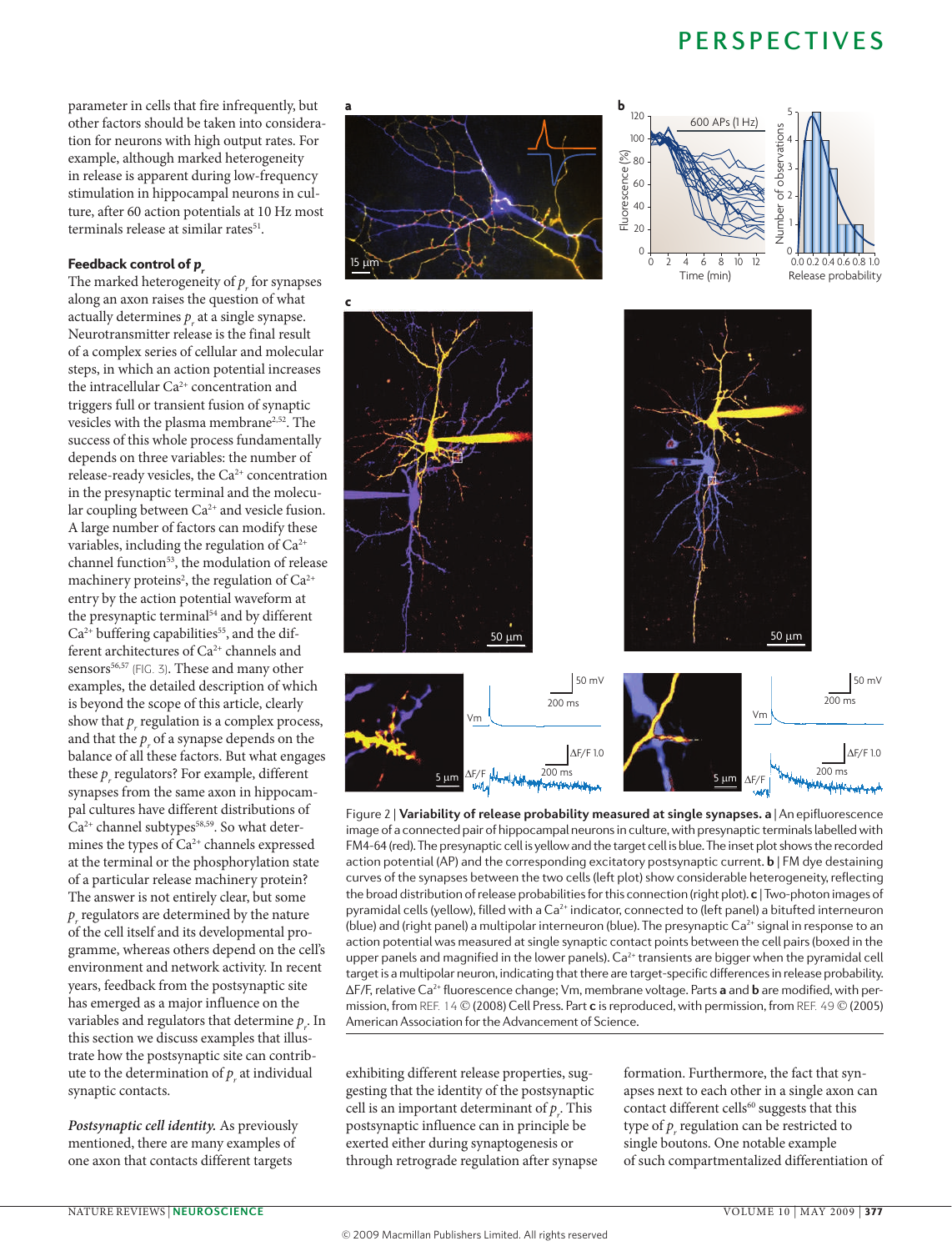presynaptic properties is the demonstration that terminals of hippocampal CA3 pyramidal cells that contact metabotropic glutamate receptor 1α (mGluR1α)-positive interneurons have ten times as much mGluR7 as terminals that contact mGluR1α-negative cells61. This specificity is so high that even active zones that belong to the same terminal but contact different targets exhibit these differences<sup>61</sup>. This biochemical divergence translates to a functional one, as the activation of presynaptic mGluR7 has been shown to depress neurotransmitter release<sup>62</sup>.

*Long-term Hebbian plasticity.* Release probability is modulated by long-term synaptic plasticity. In the hippocampus, for example, high-frequency stimulation of mossy fibres causes long-term potentiation in pyramidal cells, owing to increased vesicle fusion efficiency following activation of the cyclic amP–protein kinase a cascade and RIm1α (also known as RImS1) phosphorylation in the presynaptic cell<sup>63</sup>. Interestingly,  $p_r$ 



probability. Several processes, such as develop-Figure 3 | **Postsynaptic influences on release**  mental changes and synaptic plasticity, can be initiated in the postsynaptic terminal and retrogradely modulate release probability through various targets in the presynaptic terminal. These targets include factors that change the number of vesicles available for release (by affecting vesicle trafficking or turnover), factors that change the amount of  $Ca^{2+}$  that enters the presynaptic terminal (for example, by influencing  $Ca<sup>2+</sup>$  channels), factors that change the nature and properties of the synaptic proteins that form the release machinery, and factors that change the way in which these and other variables interact. Feedback communication between the two sides of the synapse can be mediated by a secreted factor or can operate directly through, for example, cell adhesion molecules (cAMs). LTD, long-term depression; LTP, long-term potentiation.

modulation in this context is also exquisitely dependent on the nature of the postsynaptic cell: at mossy fibre–interneuron synapses the same protocol causes a long-term decrease in  $p_r$  as a result of presynaptic mGluR7 activation and protein kinase C-dependent inhibition of voltage-gated Ca<sup>2+</sup> channels at the terminal<sup>64,65</sup>. This process requires elevation of Ca<sup>2+</sup> in the postsynaptic cell, again indicating retrograde regulation of *pr* 66. although in this example the nature of the retrograde messenger is not clear, in several brain areas<sup>67-72</sup> long-term  $p_r$  depression results from endocannabinoid release from the dendrite. Endocannabinoids activate presynaptic cannabinoid receptors, leading to inhibition of voltage-gated Ca<sup>2+</sup> channels and activation of  $K^+$  channels (resulting in terminal hyperpolarization), which ultimately decreases  $p_r^{\tau_3}$ . Although endocannabinoids are diffusible messengers, studies in the hippocampus suggest that their effects are locally restricted<sup>73</sup>. This would make them highly appropriate for implementing  $p$ <sub>.</sub> control in a local and dynamic manner.

Synaptic homeostasis. Other examples of *pr* regulation come from studies of synaptic homeostasis. Despite initial controversy, it has now been shown that  $p_r$  can also be modified by this form of plasticity. This was first convincingly demonstrated in the *Drosophila melanogaster* NMJ, in elegant experiments carried out by Davis and colleagues. Their studies showed that when a motor neuron is biased to differentially innervate two adjacent muscle targets, both targets nevertheless develop normal levels of depolarization, in part owing to homeostatic adaptations in presynaptic neurotransmitter release and active zone density<sup>74,75</sup>. Also, in mutants in which postsynaptic excitability was decreased<sup>74,76–78</sup>,  $p_r$  increased to restore normal levels of activity; this process was in part mediated by changes in voltage-gated  $Ca^{2+}$  channels<sup>79,80</sup> and active zone structure<sup>81</sup>.

Homeostatic plasticity can also change  $p_{n}$ in hippocampal cell cultures. Blocking glutamate receptors or preventing action potential generation leads to an increase in the frequency of miniature excitatory postsynaptic currents and overall  $p_r^{\text{a2-84}}$ . This is associated with increases in the sizes of the total and the recycling vesicle pools<sup>85</sup>, suggesting that scaling of vesicle pools — for example, through modulation of vesicle trafficking<sup>86,87</sup> could be an efficient means of regulating  $p_r$ . Homeostatic regulation of  $p_r$  can also result from changes in synaptic vesicle recycling, active zone size and the number of docked vesicles<sup>85</sup>. Similar presynaptic adaptations are

seen in hippocampal organotypic slice cultures<sup>88</sup> and cortical cultures<sup>89</sup>. Recently, it was shown that in dissociated hippocampal cultures these changes can be synapse-specific and are triggered by dendritic depolarization<sup>14</sup>. Furthermore, the same study showed that  $p_r$  homeostatically adapts to the synaptic density of each dendritic branch: the more synapses one axon makes on a dendritic branch, the lower the  $p_r$  of each synapse. Interestingly, quantal analysis of paired recordings of l2/3 pyramidal cells showed an inverse relationship between  $p_r$  and the number of contacts in the connection<sup>90</sup>. Again, this argues for a feedback control of  $p_r$ .

although the nature of the retrograde messenger in homeostatic  $p_r$  changes is mostly not known, work in the *D. melanogaster* NMJ suggests that growth factor signalling pathways might be involved $81,91$ . In principle, however, a number of different mechanisms could have important roles, including modulation of the release machinery by cell adhesion molecules such as postsynaptic density 95 (PSD95)-neuroligin<sup>92</sup> (by *trans*-synaptic activation of signalling cascades) or any other messengers that are involved in long-term potentiation and depression.

*Short-term activity.* Release probaility also changes with the short-term history of synaptic activity. For example, prolonged stimulation or depolarization of the postsynaptic target can suppress neurotransmitter release<sup>93</sup> through an endocannabinoiddependent feedback loop, which also shows target cell heterogeneity. Once again, this emphasizes  $p_r$  control by the postsynaptic cell94,95. The most classic forms of short-term plasticity, however, occur over a shorter timescale, and their dynamics depend on a number of properties of the terminal<sup>50</sup>; these include the vesicle pool size, the vesicle recycling rate, the level of  $Ca^{2+}$  buffering and the expression of different kinds of metabotropic and ionotropic receptors. Interestingly, many of these properties have been shown to vary from synapse to synapse, indicating that not only the resting  $p_r$  but also the dynamic  $p_r$ response to activity can be regulated at the level of single synapses<sup>96-101</sup> (reviewed in rEFs 102,103).

In summary,  $p_r$  is influenced by a large range of factors acting through various mechanisms and targets. Although some  $p_r$ adjustments can be induced by the presynaptic terminal itself<sup>104</sup>, most rely on a feedback loop from the dendritic target, suggesting that  $p_r$  is highly controlled by the identity and activity of the postynaptic cell. although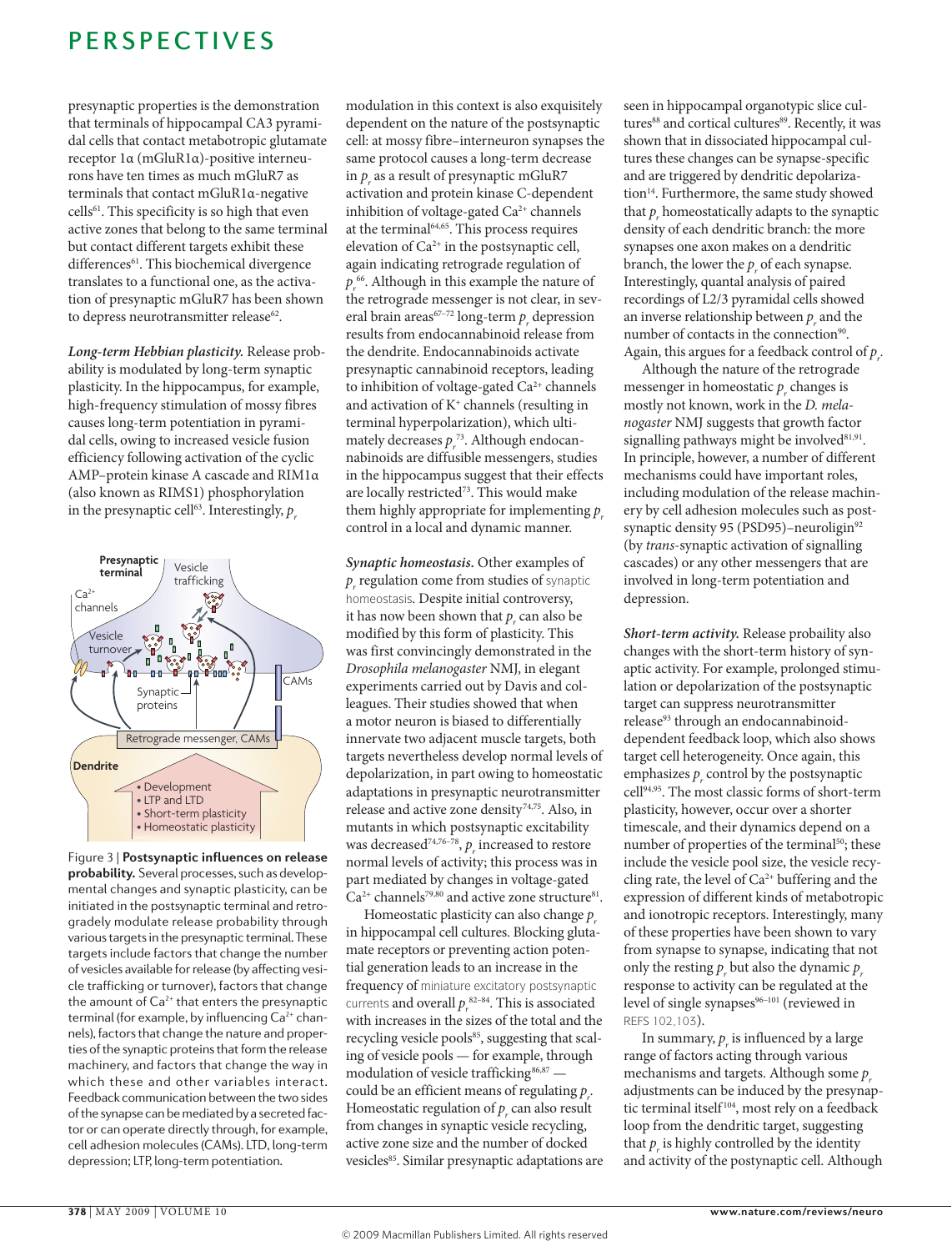### **PFRSPFCTIVES**

*pr* is also likely to be affected by cell-wide adjustments of synaptic function<sup>105</sup>, a substantial body of evidence suggests that *p* changes can be tailored to the specific needs of individual synapses. at any given point in time, therefore, the  $p_r$  of a synapse will be the result of all of these influences, each of which has a different weight, timescale and duration of action. In view of this, it perhaps is less than surprising that any two terminals belonging to the same axon can exhibit strikingly different *p<sub>r</sub>s*.

### Functional implications

It is evident that many neuronal connections are composed of multiple unreliable synaptic contact points, and that the probability of successful neurotransmitter release is variable and adjustable at the single-synapse level. Why is this so? Is there any functional advantage to this design?

The consequences of synaptic unreliability for information transfer have been widely debated<sup>106-111</sup>. There is a general consensus that one of the most important outcomes of having synaptic  $p_r s < 1$  is the flexibility it provides. The short-term activity dependence of  $p_r$  means that synaptic strength is dynamic, and that synapses can act as filters of the input pattern of the presynaptic action potential<sup>20,112–114</sup>. An adjustable  $p_r$  therefore gives synapses a broad dynamic range that is sensitive to the activity pattern, and can function as a gain control mechanism. Furthermore, setting the basal  $p_r$  to <1 also permits longer-term plasticity-driven changes in synaptic weight — an effective means of changing the strength and dynamics of a connection<sup>115</sup>. Given that sometimes stimulation does not result in synaptic transmission at a contact point (that is, there is synaptic failure), it seems intuitively desirable that connections be composed of more than one contact point to ensure that information transfer occurs every time<sup>116</sup>. Also, a high number of release sites per connection with  $p_r < 1$  would seem to permit high fidelity of transmission during prolonged high-frequency stimulation. at steady state, when the readily releasable pool of vesicles at a synapse has been depleted and the maximum rate of release depends on the kinetics of vesicle pool replenishment, having multiple synapses may offer a further advantage: while presynaptic terminals that have recently undergone vesicle fusion are in recovery and therefore not available for transmission, other synapses in the connection will be operational. Thus, a more constant overall release rate can be achieved. Nevertheless, other specializations such



receiving an input of interest (signal) and noise. Filled circles at the end of each input are active syn-**Figure 4 | Consequences of**  $p_{r}$  **adjustments for signal/noise ratio and energy usage. a | A neuron** apses and open circles are inactive synapses — a representation of release probability (p<sub>r</sub>). In the three examples shown the  $p_r$  of the noise is constant and the  $p_r$  of the signal varies, leading to different signal/noise (s/N) ratios and energy expenditures. The optimal arrangement is the middle one, in which an adequate s/N ratio is achieved with a minimum number of active synapses. **b** | The same schematic representation as in part **a**, but in this case two independent sources of noise arrive at two different dendrites. The response to changes in the noise of dendrite 1 is illustrated using two possible modes of  $p_{_{r}}$  regulation — local, in which  $p_{_{r}}$ adapts only in synapses on dendrite 1, and global, in which  $p_{_{\bar{l}}}$ changes are made for all synapses of the signal. Local  $p_{_{r}}$ changes lead to energy-efficient S/N ratio maintenance, whereas global  $p_{\rm r}$  regulation may result in S/N ratio degradation or in unnecessarily high, energetically expensive S/N ratios.

as large vesicle pools, fast vesicle recycling rates<sup>117,118</sup> and neurotransmitter release without full vesicle collapse<sup>119</sup> are necessary for synapses that operate at high frequencies.

It also makes sense from an energyefficiency standpoint to ensure that information about action potential firing is transmitted every time, given that action potential generation is a highly energy-consuming process<sup>120,121</sup>. On the other hand, recovery from the postsynaptic actions of neurotransmission is also very energetically costly<sup>120,121</sup>, and so for maximum efficiency the number of active synapses per connection should be kept to the minimum that ensures a signal above noise<sup>122-124</sup>. An adjustable probability of neurotransmitter release under feedback control seems a sensible mechanism by which to constantly and quickly adapt to

the postsynaptic noise level while ensuring minimal energy consumption (FIG. 4a).

If one assumes that the goal of synaptic transmission between two neurons is for the presynaptic cell to influence the firing of the postsynaptic cell, in principle feedback control of  $p_r$  as a means of maintaining efficient signal transfer should be implemented in a cell-wide manner, so that it acts on all synapses that compose a connection. If synaptic signals were linearly transmitted from the dendrites to the soma this would be an efficient means of control because only voltage fluctuations near to the action potential initiation site would influence the signal/ noise ratio. However, dendritic branches are very independent electrotonic compartments<sup>125-127</sup> that can be highly nonlinear owing to the presence of several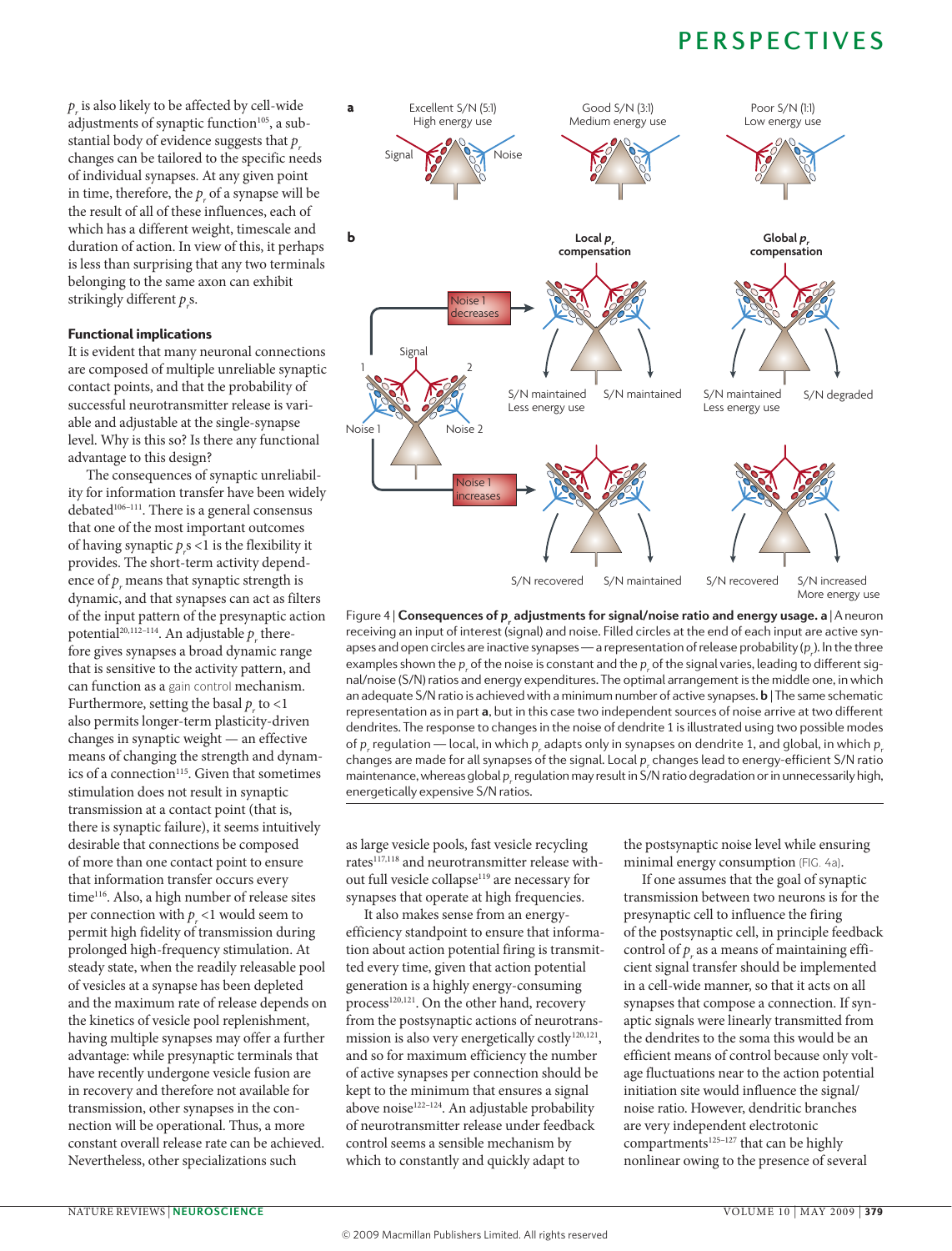voltage-gated conductances<sup>128</sup> and to shunting<sup>129</sup>. Thus, local voltage fluctuations have an impact on the degree of nonlinearity (by changing the recruitment of voltagegated channels and the degree of shunting) and change the magnitude of signals that reach the action potential initiation site. One can therefore propose that feedback adjustments of  $p_r$  that maintain an adequate signal/ noise ratio are implemented by the cell at the compartment level to account for the local noise (FIG. 4b). The observation that synapses from one axon onto a single dendritic branch have more similar  $p_r$ s than synapses onto different branches is consistent with this hypothesis $14$ . Interestingly, in most connections that have been documented to date, synaptic terminals in a single connection tend to contact different dendritic branches. The reason for this is unclear, but it could be a strategy to reduce shunting and to provide a more complete 'sampling' of the dendritic tree and the overall activity of the cell.

another potential reason for the local regulation of  $p_r$  is that neuronal compartments might perform regional integration operations, acting as semi-independent computation units $18,130,131$ . In this scenario, in which a neuron can be thought of as a multiple-unit network, it makes sense that

### **Glossary**

#### Active zone

A specialized area of the presynaptic membrane where synaptic vesicle exocytosis occurs.

#### Dendritic integration

The process through which synaptic inputs interact with each other and with the electrical properties of the dendritic tree to generate patterns of action potential output.

#### Gain control

Regulation of the relationship between synaptic input and neuronal output.

#### Miniature excitatory postsynaptic currents

The postsynaptic signals that are produced in response to spontaneous release of a single quantum of transmitter (usually a single vesicle).

### Quantal analysis

A statistical approach for decomposing the synaptic response into the underlying 'quanta', usually involving estimation of quantal size, release probability and number of release sites.

### Shunting

A decrease in the size of synaptic responses that results from an increase in the membrane conductance (for example, through neurotransmitter-activated ion channels).

#### Synaptic homeostasis

A regulatory process that stabilizes synaptic weights around a set point.

signal/noise adjustments are performed separately for each unit rather than for the cell as a whole. Also, having synapses with different *p<sub>r</sub>*s in different dendritic branches means that information from a single axon can be dynamically filtered in a different way at each dendritic compartment. Another argument for neurons to use single-synapse  $p<sub>r</sub>$  adjustments is that a more local regulation of synaptic weights might be easier to implement than a global one. Although a globally coordinated adjustment of  $p_r$  could be achieved by a glia-secreted factor such as tumour necrosis factor-α132, such a uniform adjustment of synapses in all dendritic branches would require coordinated release from multiple glial cells, adding extra complexity to the regulation process. By contrast, local retrograde messengers or cell adhesion molecules can efficiently reach their target with high precision and specificity.

Local feedback regulation of  $p_r$  provides an explanation for  $p_r$  heterogeneity in a connection. However, it is important to note that it does not imply that each synapse should necessarily be different. Terminals belonging to the same axon generate similar levels of postsynaptic activity because they have the same presynaptic firing history. If the local dendritic environment of each terminal is also similar — for example, owing to functional spatial segregation of inputs on the dendritic tree — then  $p_r$  should be essentially uniform among synaptic contacts in a given connection, as has been found for some cortical connections<sup>49,90</sup>.

We think that the model of local  $p_r$  regulation that we discuss here should be taken only as a general principle that particular cells and circuits tailor to suit their functional needs. For example, a single climbing fibre makes more than 500 synapses with a  $p_r$  > 0.9 onto a Purkinje cell, whereas axons from the Schaffer collaterals in the hippocampus make a small number of very unreliable synapses onto Ca1 pyramidal cells. The reason for this diversity most likely resides in the type and importance of the information carried by these fibres, as well as in the degree of circuit redundancy and plasticity. A variable probability of neurotransmitter release that is independently adjustable for each single synapse seems to be an excellent means by which to ensure optimal functional specialization for different connections.

### Conclusion and future directions

Heterogeneity in the synaptic weights of a connection seems to result, in part, from individualized regulation of  $p_r$ , and as we discussed above it has important functional

implications. But what is the role of this heterogeneity? Does it merely relate to noise in the system and is it simply a consequence of a non-optimized design? Or does it reflect the particular history and environment of each synapse and influence synaptic function in ways that can change the output of neuronal networks? The answers to these questions are unclear at present and will probably emerge only from detailed theoretical models of connections between neurons in combination with experiments designed to better understand synaptic integration in complex dendritic trees. Additionally, many aspects of  $p_{n}$ regulation need to be explored before definitive answers can be reached. For example, the nature of the regulators and effectors must be identified through experiments that manipulate candidate proteins and pathways, so that we can begin to understand how different influences such as long-term potentiation and depression and homeostatic plasticity interact to shape  $p_r$ . Furthermore, the exact spatial precision of  $p_r$  regulation needs to be characterized and the 'monitoring' variables that trigger  $p_r$  changes need to be identified. Are adjustments in  $p_r$  driven by the local Ca<sup>2+</sup> level in the dendrite, for example? If so, what is it that determines whether a cell triggers a Hebbian-like change or a homeostatic one? Finally, although much information can be gathered from experiments in cell culture and brain slices, links between the details of synaptic physiology and the functional parameters that are relevant to the intact system will come only from studying singlesynapse physiology *in vivo*, which at the present time is still a formidable challenge.

*Tiago Branco is at the Wolfson Institute for Biomedical Research and Department of Neuroscience, Physiology and Pharmacology, University College London, WC1E 6BT, UK.* 

*Kevin Staras is at the School of Life Sciences, University of Sussex, BN1 9QG, UK.*

*e-mails: [t.branco@ucl.ac.uk](mailto:t.branco@ucl.ac.uk); [k.staras@sussex.ac.uk](mailto:k.staras@sussex.ac.uk)* doi:10.1038/nrn2634

- 1. Del Castillo, J. & Katz, B. Quantal components of the end-plate potential. *J. Physiol.* **124**, 560–573 (1954).
- 2. Sudhof, T. C. The synaptic vesicle cycle. *Annu. Rev. Neurosci.* **27**, 509–547 (2004).
- 3. Tracey, D. J. & Walmsley, B. Synaptic input from identified muscle afferents to neurones of the dorsal spinocerebellar tract in the cat. *J. Physiol.* **350**, 599–614 (1984).
- 4. Korn, H., Mallet, A., Triller, A. & Faber, D. S. Transmission at a central inhibitory synapse. II. Quantal description of release, with a physical correlate for binomial n. *J. Neurophysiol.* **48**, 679–707 (1982).
- 5. Korn, H., Triller, A., Mallet, A. & Faber, D. S. Fluctuating responses at a central synapse: n of binomial fit predicts number of stained presynaptic boutons. *Science* **213**, 898–901 (1981).
- 6. Harvey, R. J. & Napper, R. M. Quantitative study of granule and Purkinje cells in the cerebellar cortex of the rat. *J. Comp. Neurol.* **274**, 151–157 (1988).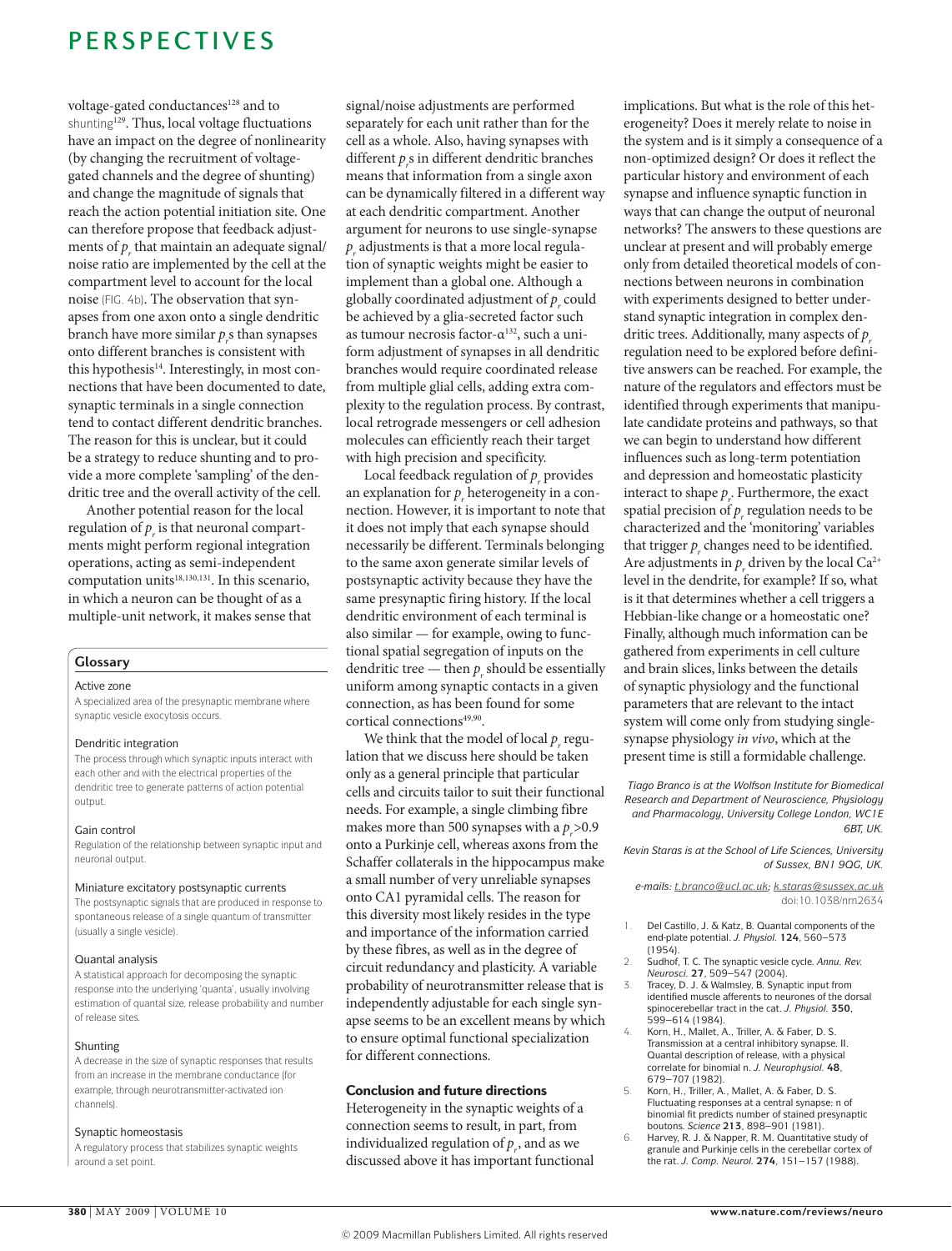**PFRSPFCTIVES** 

- 7. Deuchars, J., West, D. C. & Thomson, A. M. Relationships between morphology and physiology of pyramid-pyramid single axon connections in rat neocortex *in vitro*. *J. Physiol.* **478**, 423–435 (1994).
- 8. Feldmeyer, D., Lubke, J. & Sakmann, B. Efficacy and connectivity of intracolumnar pairs of layer 2/3 pyramidal cells in the barrel cortex of juvenile rats. *J. Physiol.* **575**, 583–602 (2006).
- 9. Buhl, E. H., Halasy, K. & Somogyi, P. Diverse sources of hippocampal unitary inhibitory postsynaptic potentials and the number of synaptic release sites. *Nature* **368**, 823–828 (1994).
- 10. Tamas, G., Buhl, E. H. & Somogyi, P. Fast IPSPs elicited via multiple synaptic release sites by different types of GABAergic neurone in the cat visual cortex. *J. Physiol.* **500**, 715–738 (1997).
- 11. Llinas, R., Bloedel, J. R. & Hillman, D. E. Functional characterization of neuronal circuitry of frog cerebellar cortex. *J. Neurophysiol.* **32**, 847–870 (1969).
- 12. Isaacson, J. S. & Walmsley, B. Counting quanta: direct measurements of transmitter release at a central synapse. *Neuron* **15**, 875–884 (1995).
- 13. Meyer, A. C., Neher, E. & Schneggenburger, R. Estimation of quantal size and number of functional active zones at the calyx of held synapse by nonstationary EPSC variance analysis. *J. Neurosci.* **21**, 7889–7900 (2001).
- 14. Branco, T., Staras, K., Darcy, K. J. & Goda, Y. Local dendritic activity sets release probability at hippocampal synapses. *Neuron* **59**, 475–485 (2008).
- 15. Buhl, E. H. *et al.* Effect, number and location of synapses made by single pyramidal cells onto aspiny interneurones of cat visual cortex. *J. Physiol.* **500**, 689–713 (1997).
- 16. Thomson, A. M. & Lamy, C. Functional maps of neocortical local circuitry. *Front. Neurosci.* **1**, 19–42 (2007).
- 17. Rall, W. in *Neural Theory and Modeling* (ed. Reiss, R. F.) (Stanford Univ. Press, Palo Alto, 1964).
- 18. Polsky, A., Mel, B. W. & Schiller, J. Computational subunits in thin dendrites of pyramidal cells. *Nature Neurosci.* **7**, 621–627 (2004).
- 19. Katz, B. (ed.) *Nerve, Muscle and Synapse* (McGraw-Hill, 1966).
- 20. Maass, W. & Zador, A. M. Dynamic stochastic synapses as computational units. *Neural Comput.* **11**, 903–917 (1999).
- 21. Jack, J. J., Redman, S. J. & Wong, K. The components of synaptic potentials evoked in cat spinal motoneurones by impulses in single group Ia afferents. *J. Physiol.* **321**, 65–96 (1981).
- 22. Redman, S. & Walmsley, B. Amplitude fluctuations in synaptic potentials evoked in cat spinal motoneurones at identified group Ia synapses. *J. Physiol.* **343**, 135–145 (1983).
- 23. Walmsley, B., Edwards, F. R. & Tracey, D. J. Nonuniform release probabilities underlie quantal synaptic transmission at a mammalian excitatory central synapse. *J. Neurophysiol.* **60**, 889–908 (1988).
- Clamann, H. P., Mathis, J. & Luscher, H. R. Variance analysis of excitatory postsynaptic potentials in cat spinal motoneurons during posttetanic potentiation.
- *J. Neurophysiol.* **61**, 403–416 (1989). 25. Silver, R. A., Momiyama, A. & Cull-Candy, S. G. Locus of frequency-dependent depression identified with multiple-probability fluctuation analysis at rat climbing fibre-Purkinje cell synapses. *J. Physiol.* **510**, 881–902 (1998).
- 26. Hessler, N. A., Shirke, A. M. & Malinow, R. The probability of transmitter release at a mammalian central synapse. *Nature* **366**, 569–572 (1993).
- 27. Rosenmund, C., Clements, J. D. & Westbrook, G. L. Nonuniform probability of glutamate release at a hippocampal synapse. *Science* **262**, 754–757  $(1993)$
- 28. Murthy, V. N., Sejnowski, T. J. & Stevens, C. F. Heterogeneous release properties of visualized individual hippocampal synapses. *Neuron* **18**, 599–612 (1997).
- 29. Slutsky, I., Sadeghpour, S., Li, B. & Liu, G. Enhancement of synaptic plasticity through chronically reduced Ca2+ flux during uncorrelated activity. *Neuron* **44**, 835–849 (2004).
- 30. Granseth, B., Odermatt, B., Royle, S. J. & Lagnado, L. Clathrin-mediated endocytosis is the dominant mechanism of vesicle retrieval at hippocampal synapses. *Neuron* **51**, 773–786 (2006).
- Schikorski, T. & Stevens, C. F. Quantitative ultrastructural analysis of hippocampal excitatory synapses. *J. Neurosci.* **17**, 5858–5867 (1997).
- 32. Bittner, G. D. Differentiation of nerve terminals in the crayfish opener muscle and its functional significance. *J. Gen. Physiol.* **51**, 731–758 (1968).
- 33. Atwood, H. L. & Bittner, G. D. Matching of excitatory and inhibitory inputs to crustacean muscle fibers. *J. Neurophysiol.* **34**, 157–170 (1971).
- 34. Frank, E. Matching of facilitation at the neuromuscular junction of the lobster: a possible case for influence of muscle on nerve. *J. Physiol.* **233**, 635–658 (1973).
- 35. Cooper, R. L., Harrington, C. C., Marin, L. & Atwood, H. L. Quantal release at visualized terminals of a crayfish motor axon: intraterminal and regional differences. *J. Comp. Neurol.* **375**, 583–600 (1996).
- 36. Parnas, I. Differential block at high frequency of branches of a single axon innervating two muscles. *J. Neurophysiol.* **35**, 903–914 (1972).
- Bennett, M. R., Jones, P. & Lavidis, N. A. The probability of quantal secretion along visualized terminal branches at amphibian (*Bufo marinus*) neuromuscular synapses. *J. Physiol.* **379**, 257–274 (1986).
- 38. Robitaille, R. & Tremblay, J. P. Non-uniform release at the frog neuromuscular junction: evidence of morphological and physiological plasticity. *Brain Res.* **434**, 95–116 (1987).
- 39. Robitaille, R. & Tremblay, J. P. Non-uniform responses to  $Ca^{2+}$  along the frog neuromuscular junction: effects on the probability of spontaneous and evoked transmitter release. *Neuroscience* **40**, 571–585 (1991).
- 40. Katz, P. S., Kirk, M. D. & Govind, C. K. Facilitation and depression at different branches of the same motor axon: evidence for presynaptic differences in release. *J. Neurosci.* **13**, 3075–3089 (1993).
- 41. Muller, K. J. & Nicholls, J. G. Different properties of synapses between a single sensory neurone and two different motor cells in the leech C.N.S. *J. Physiol.* **238**, 357–369 (1974).
- 42. Koerber, H. R. & Mendell, L. M. Modulation of synaptic transmission at Ia-afferent fiber connections on motoneurons during high-frequency stimulation: role of postsynaptic target. *J. Neurophysiol.* **65**, 590–597 (1991).
- Brodin, L., Shupliakov, O., Pieribone, V. A., Hellgren, J. & Hill, R. H. The reticulospinal glutamate synapse in lamprey: plasticity and presynaptic variability. *J. Neurophysiol.* **72**, 592–604 (1994).
- 44. Mennerick, S. & Zorumski, C. F. Paired-pulse modulation of fast excitatory synaptic currents in microcultures of rat hippocampal neurons. *J. Physiol.* **488**, 85–101 (1995).
- 45. Markram, H., Wang, Y. & Tsodyks, M. Differential signaling via the same axon of neocortical pyramidal neurons. *Proc. Natl Acad. Sci. USA* **95**, 5323–5328 (1998).
- 46. Reyes, A. *et al.* Target-cell-specific facilitation and depression in neocortical circuits. *Nature Neurosci.* **1**, 279–285 (1998).
- 47. Davis, G. W. & Murphey, R. K. A role for postsynaptic neurons in determining presynaptic release properties in the cricket CNS: evidence for retrograde control of facilitation. *J. Neurosci.* **13**, 3827–3838 (1993).
- 48. Laurent, G. & Sivaramakrishnan, A. Single local interneurons in the locust make central synapses with different properties of transmitter release on distinct postsynaptic neurons. *J. Neurosci.* **12**, 2370–2380 (1992).
- 49. Koester, H. J. & Johnston, D. Target cell-dependent normalization of transmitter release at neocortical synapses. *Science* **308**, 863–866 (2005).
- 50. Zucker, R. S. & Regehr, W. G. Short-term synaptic plasticity. *Annu. Rev. Physiol.* **64**, 355–405 (2002).
- 51. Waters, J. & Smith, S. J. Vesicle pool partitioning influences presynaptic diversity and weighting in rat hippocampal synapses. *J. Physiol.* **541**, 811–823  $(2002)$
- 52. He, L. & Wu, L. G. The debate on the kiss-and-run fusion at synapses. *Trends Neurosci.* **30**, 447–455 (2007).
- 53. Catterall, W. A. & Few, A. P. Calcium channel regulation and presynaptic plasticity. *Neuron* **59**, 882–901 (2008).
- 54. Borst, J. G. & Sakmann, B. Effect of changes in action potential shape on calcium currents and transmitter release in a calyx-type synapse of the rat auditory brainstem. *Philos. Trans. R. Soc. Lond. B Biol. Sci.* **354**, 347–355 (1999).
- 55. Meinrenken, C. J., Borst, J. G. G. & Sakmann, B. Local routes revisited: the space and time dependence of the Ca2+ signal for phasic transmitter release at the rat calyx of Held. *J. Physiol.* **547**, 665–689 (2003).
- 56. Augustine, G. J., Santamaria, F. & Tanaka, K. Local calcium signaling in neurons. *Neuron* **40**, 331–346 (2003).
- 57. Schneggenburger, R. & Neher, E. Presynaptic calcium and control of vesicle fusion. *Curr. Opin. Neurobiol.* **15**, 266–274 (2005).
- 58. Reid, C. A., Clements, J. D. & Bekkers, J. M. Nonuniform distribution of Ca2+ channel subtypes on presynaptic terminals of excitatory synapses in hippocampal cultures. *J. Neurosci.* **17**, 2738–2745  $(1997)$
- 59. Reuter, H. Measurements of exocytosis from single presynaptic nerve terminals reveal heterogeneous inhibition by Ca2+-channel blockers. *Neuron* **14**, 773–779 (1995).
- 60. Sorra, K. E. & Harris, K. M. Occurrence and threedimensional structure of multiple synapses between individual radiatum axons and their target pyramidal cells in hippocampal area CA1. *J. Neurosci.* **13**, 3736–3748 (1993).
- 61. Shigemoto, R. *et al.* Target-cell-specific concentration of a metabotropic glutamate receptor in the presynaptic active zone. *Nature* **381**, 523–525  $(1996)$
- 62. Scanziani, M., Gahwiler, B. H. & Charpak, S. Target cell-specific modulation of transmitter release a terminals from a single axon. *Proc. Natl Acad. Sci. USA* **95**, 12004–12009 (1998).
- 63. Nicoll, R. A. & Schmitz, D. Synaptic plasticity at hippocampal mossy fibre synapses. *Nature Rev. Neurosci.* **6**, 863–876 (2005).
- 64. Maccaferri, G., Toth, K. & McBain, C. J. Target-specific expression of presynaptic mossy fiber plasticity. *Science* **279**, 1368–1370 (1998).
- 65. Pelkey, K. A. & McBain, C. J. Target-cell-dependent plasticity within the mossy fibre-CA3 circuit reveals compartmentalized regulation of presynaptic function at divergent release sites. *J. Physiol.* **586**, 1495–1502 (2008).
- 66. Lei, S. & McBain, C. J. Distinct NMDA receptors provide differential modes of transmission at mossy fiber-
- interneuron synapses. *Neuron* **33**, 921–933 (2002). 67. Chevaleyre, V. & Castillo, P. E. Heterosynaptic LTD of hippocampal GABAergic synapses: a novel role of endocannabinoids in regulating excitability. *Neuron* **38**, 461–472 (2003).
- 68. Gerdeman, G. L., Ronesi, J. & Lovinger, D. M. Postsynaptic endocannabinoid release is critical to long-term depression in the striatum. *Nature Neurosci.* **5**, 446–451 (2002).
- Marsicano, G. et al. The endogenous cannabinoid system controls extinction of aversive memories. *Nature* **418**, 530–534 (2002).
- 70. Robbe, D., Kopf, M., Remaury, A., Bockaert, J. & Manzoni, O. J. Endogenous cannabinoids mediate long-term synaptic depression in the nucleus accumbens. *Proc. Natl Acad. Sci. USA* **99**,
- 8384–8388 (2002). 71. Safo, P. K. & Regehr, W. G. Endocannabinoids control the induction of cerebellar LTD. *Neuron* **48**, 647–659 (2005).
- 72. Sjostrom, P. J., Turrigiano, G. G. & Nelson, S. B. Neocortical LTD via coincident activation of presynaptic NMDA and cannabinoid receptors. *Neuron* **39**, 641–654 (2003).
- 73. Chevaleyre, V., Takahashi, K. A. & Castillo, P. E. Endocannabinoid-mediated synaptic plasticity in the CNS. *Annu. Rev. Neurosci.* **29**, 37–76 (2006).
- 74. Davis, G. W. & Goodman, C. S. Synapse-specific control of synaptic efficacy at the terminals of a single neuron. *Nature* **392**, 82–86 (1998).
- Stewart, B. A., Schuster, C. M., Goodman, C. S. & Atwood, H. L. Homeostasis of synaptic transmission in *Drosophila* with genetically altered nerve terminal morphology. *J. Neurosci.* **16**, 3877–3886 (1996).
- 76. Paradis, S., Sweeney, S. T. & Davis, G. W. Homeostatic control of presynaptic release is triggered by postsynaptic membrane depolarization. *Neuron* **30**, 737–749 (2001).
- 77. Petersen, S. A., Fetter, R. D., Noordermeer, J. N., Goodman, C. S. & DiAntonio, A. Genetic analysis of glutamate receptors in *Drosophila* reveals a retrograde signal regulating presynaptic transmitter release. *Neuron* **19**, 1237–1248 (1997).
- Sandrock, A. W. J. et al. Maintenance of acetylcholine receptor number by neuregulins at the neuromuscular junction *in vivo*. *Science* **276**, 599–603 (1997).
- 79. Frank, C. A., Kennedy, M. J., Goold, C. P., Marek, K. W. & Davis, G. W. Mechanisms underlying the rapid induction and sustained expression of synaptic homeostasis. *Neuron* **52**, 663–677 (2006).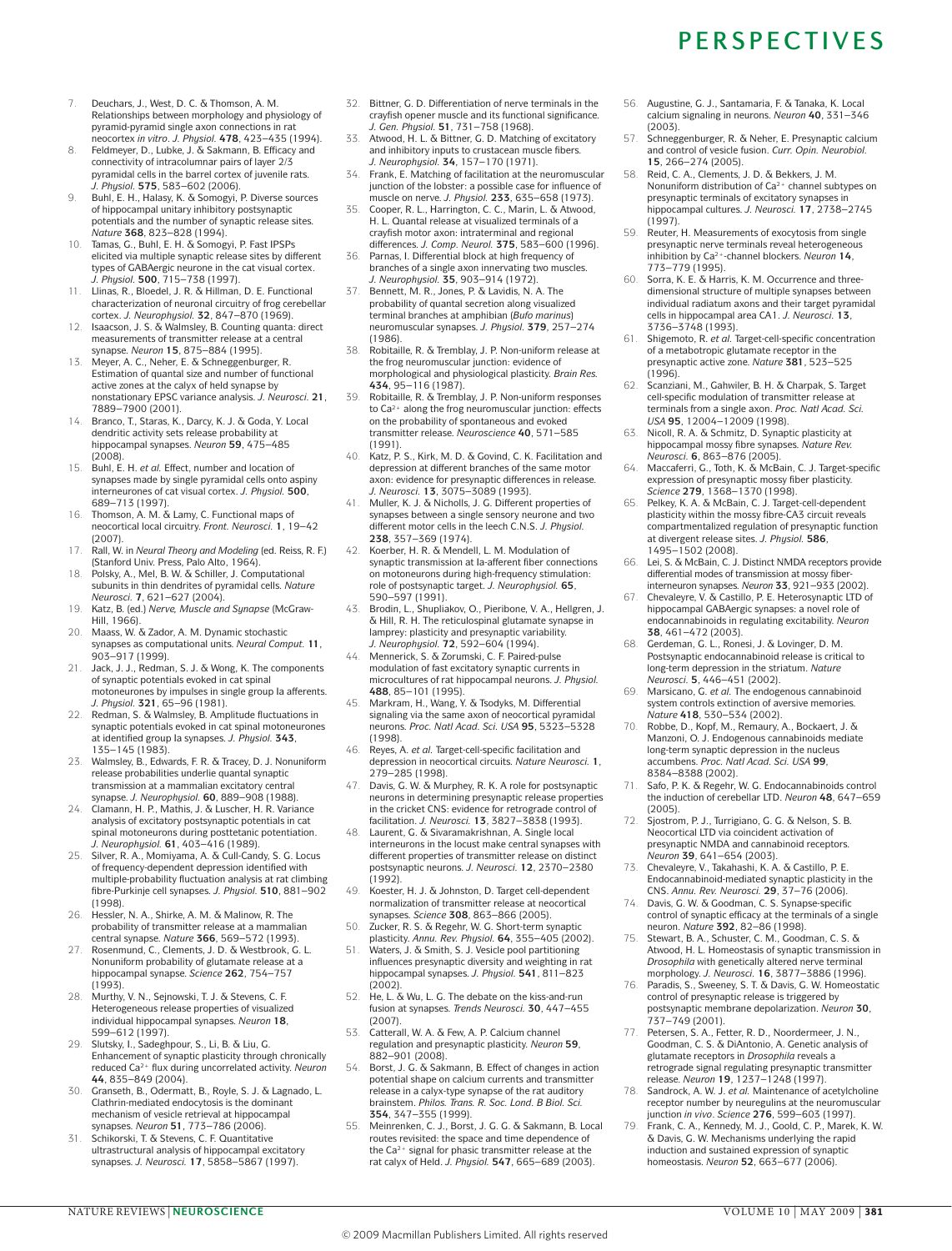- 80. Frank, C. A., Pielage, J. & Davis, G. W. A presynaptic homeostatic signaling system composed of the Eph receptor, ephexin, Cdc42, and Ca<sub>v</sub>2.1 calcium<br>channels. *Neuron* **61**, 556–569 (2009).
- 81. Haghighi, A. P. *et al.* Retrograde control of synaptic transmission by postsynaptic CaMKII at the *Drosophila* neuromuscular junction. *Neuron* **39**, 255–267 (2003).
- 82. Bacci, A. *et al.* Chronic blockade of glutamate receptors enhances presynaptic release and downregulates the interaction between synaptophysinsynaptobrevin-vesicle-associated membrane protein 2. *J. Neurosci.* **21**, 6588–6596 (2001).
- 83. Thiagarajan, T. C., Lindskog, M. & Tsien, R. W. Adaptation to synaptic inactivity in hippocampal neurons. *Neuron* **47**, 725–737 (2005).
- Thiagarajan, T. C., Piedras-Renteria, E. S. & Tsien, R. W. α- and βCaMKII. Inverse regulation by neuronal activity and opposing effects on synaptic strength. *Neuron* **36**, 1103–1114 (2002).
- 85. Murthy, V. N., Schikorski, T., Stevens, C. F. & Zhu, Y. Inactivity produces increases in neurotransmitter release and synapse size. *Neuron* **32**, 673–682 (2001).
- 86. Darcy, K. J., Staras, K., Collinson, L. M. & Goda, Y. Constitutive sharing of recycling synaptic vesicles between presynaptic boutons. *Nature Neurosci.* **9**, 315–321 (2006).
- 87. Staras, K. Share and share alike: trading of presynaptic elements between central synapses. *Trends Neurosci.* **30**, 292–298 (2007).
- 88. Galante, M., Avossa, D., Rosato-Siri, M. & Ballerini, L. Homeostatic plasticity induced by chronic block of AMPA/kainate receptors modulates the generation of rhythmic bursting in rat spinal cord organotypic
- cultures. *Eur. J. Neurosci.* **14**, 903–917 (2001). 89. Wierenga, C. J., Walsh, M. F. & Turrigiano, G. G. Temporal regulation of the expression locus of homeostatic plasticity. *J. Neurophysiol.* **96**, 2127–2133 (2006).
- 90. Hardingham, N. R., Hardingham, G. E., Fox, K. D. & Jack, J. J. B. Presynaptic efficacy directs normalization of synaptic strength in layer 2/3 rat neocortex after paired activity. *J. Neurophysiol.* **97**, 2965–2975 (2007).
- 91. Goold, C. P. & Davis, G. W. The BMP ligand Gbb gates the expression of synaptic homeostasis independent of synaptic growth control. *Neuron* **56**, 109–123 (2007).
- 92. Futai, K. *et al.* Retrograde modulation of presynaptic release probability through signaling mediated by PSD-95-neuroligin. *Nature Neurosci.* **10**, 186–195 (2007).
- 93. Alger, B. E. Retrograde signaling in the regulation of synaptic transmission: focus on endocannabinoids. *Prog. Neurobiol.* **68**, 247–286 (2002).
- 94. Wilson, R. I., Kunos, G. & Nicoll, R. A. Presynaptic specificity of endocannabinoid signaling in the hippocampus. *Neuron* **31**, 453–462 (2001). 95. Wilson, R. I. & Nicoll, R. A. Endogenous cannabinoids
- mediate retrograde signalling at hippocampal synapses. *Nature* **410**, 588–592 (2001).
- 96. Beierlein, M., Fioravante, D. & Regehr, W. G. Differential expression of posttetanic potentiation and retrograde signaling mediate target-dependent shortterm synaptic plasticity. *Neuron* **54**, 949–959 (2007).
- Brasier, D. J. & Feldman, D. E. Synapse-specific expression of functional presynaptic NMDA receptors in rat somatosensory cortex. *J. Neurosci.* **28**, 2199–2211 (2008).
- 98. Brenowitz, S. D. & Regehr, W. G. Reliability and heterogeneity of calcium signaling at single presynaptic boutons of cerebellar granule cells. *J. Neurosci.* **27**, 7888–7898 (2007).
- 99. Moulder, K. L. *et al.* Vesicle pool heterogeneity at hippocampal glutamate and GABA synapses. *J. Neurosci.* **27**, 9846–9854 (2007).
- 100. Sun, H. Y., Lyons, S. A. & Dobrunz, L. E. Mechanisms of target-cell specific short-term plasticity at Schaffer collateral synapses onto interneurones versus pyramidal cells in juvenile rats. *J. Physiol.* **568**, 815–840 (2005).
- 101. Wyatt, R. M. & Balice-Gordon, R. J. Activity-dependent elimination of neuromuscular synapses. *J. Neurocytol.* **32**, 777–794 (2003).
- 102. Atwood, H. L. & Karunanithi, S. Diversification of synaptic strength: presynaptic elements. *Nature Rev. Neurosci.* **3**, 497–516 (2002).
- 103. Craig, A. M. & Boudin, H. Molecular heterogeneity of central synapses: afferent and target regulation. *Nature Neurosci.* **4**, 569–578 (2001).
- 104. Tyler, W. J. *et al.* BDNF increases release probability and the size of a rapidly recycling vesicle pool within rat hippocampal excitatory synapses. *J. Physiol.* **574**, 787–803 (2006).
- 105. Turrigiano, G. G. The self-tuning neuron: synaptic scaling of excitatory synapses. *Cell* **135**, 422–435  $(2008)$
- 106. Abbott, L. F. & Regehr, W. G. Synaptic computation. *Nature* **431**, 796–803 (2004).
- 107. Goldman, M. S. Enhancement of information transmission efficiency by synaptic failures. *Neural Comput.* **16**, 1137–1162 (2004).
- 108. Moore, E. F. & Shannon, C. E. Reliable circuits using less reliable relays. *J. Franklin. Inst.* **262**, 191–208, 281–297 (1956).
- 109. Smetters, D. K. & Zador, A. Synaptic transmission: noisy synapses and noisy neurons. *Curr. Biol.* **6**, 1217–1218 (1996).
- 110. Stevens, C. F. Neuronal communication. Cooperativity of unreliable neurons. *Curr. Biol.* **4**, 268–269 (1994).
- 111. Zador, A. Impact of synaptic unreliability on the information transmitted by spiking neurons. *J. Neurophysiol.* **79**, 1219–1229 (1998).
- 112. Lisman, J. & Raghavachari, S. A unified model of the presynaptic and postsynaptic changes during LTP at CA1 synapses. *Sci. STKE* 2006, re11 (2006).
- Thomson, A. M. Presynaptic frequency- and patterndependent filtering. *J. Comput. Neurosci.* **15**, 159–202 (2003).
- 114. Tsodyks, M. V. & Markram, H. The neural code between neocortical pyramidal neurons depends on neurotransmitter release probability. *Proc. Natl Acad. Sci. USA* **94**, 719–723 (1997).
- 115. Stevens, C. F. & Wang, Y. Changes in reliability of synaptic function as a mechanism for plasticity. *Nature* **371**, 704–707 (1994).
- 116. Manwani, A. & Koch, C. Detecting and estimating signals over noisy and unreliable synapses: information-theoretic analysis. *Neural Comput.* **13**, 1–33 (2001).
- 117. Fernandez-Alfonso, T. & Ryan, T. A. The efficiency of the synaptic vesicle cycle at central nervous system synapses. *Trends Cell Biol.* **16**, 413–420 (2006).
- 118. Saviane, C. & Silver, R. A. Fast vesicle reloading and a large pool sustain high bandwidth transmission at a central synapse. *Nature* **439**, 983–987 (2006).
- 119. Zhang, Q., Li, Y. & Tsien, R. W. The dynamic control of kiss-and-run and vesicular reuse probed with single nanoparticles. *Science* **323**, 1448–1453 (2009).
- 120. Attwell, D. & Gibb, A. Neuroenergetics and the kinetic design of excitatory synapses. *Nature Rev. Neurosci.* **6**, 841–849 (2005).
- 121. Attwell, D. & Laughlin, S. B. An energy budget for signaling in the grey matter of the brain. *J. Cereb. Blood Flow Metab.* **21**, 1133–1145 (2001).
- 122. Laughlin, S. B., de Ruyter van Steveninck, R. R. & Anderson, J. C. The metabolic cost of neural information. *Nature Neurosci.* **1**, 36–41 (1998).
- 123. Levy, W. B. & Baxter, R. A. Energy efficient neural codes. *Neural Comput.* **8**, 531–543 (1996).
- 124. Levy, W. B. & Baxter, R. A. Energy-efficient neuronal computation via quantal synaptic failures. *J. Neurosci.*
- **22**, 4746–4755 (2002). 125. Rabinowitch, I. & Segev, I. The interplay between homeostatic synaptic plasticity and functional dendritic compartments. *J. Neurophysiol.* **96**, 276–283 (2006).
- 126. Rall, W. & Rinzel, J. Branch input resistance and steady attenuation for input to one branch of a dendritic neuron model. *Biophys. J.* **13**, 648–687 (1973).
- 127. Rinzel, J. & Rall, W. Transient response in a dendritic neuron model for current injected at one branch. *Biophys. J.* **14**, 759–790 (1974).
- 128. Johnston, D. & Narayanan, R. Active dendrites: colorful wings of the mysterious butterflies. *Trends Neurosci.* **31**, 309–316 (2008).
- 129. Rall, W. Distinguishing theoretical synaptic potentials computed for different soma-dendritic distributions of synaptic input. *J. Neurophysiol.* **30**, 1138–1168  $(1967)$
- 130. Mel, B. W. Synaptic integration in an excitable dendritic tree. *J. Neurophysiol.* **70**, 1086–1101 (1993)
- 131. Poirazi, P., Brannon, T. & Mel, B. W. Pyramidal neuron as two-layer neural network. *Neuron* **37**, 989–999 (2003).
- 132. Stellwagen, D. & Malenka, R. C. Synaptic scaling mediated by glial TNF-α. *Nature* **440**, 1054–1059  $(2006)$
- 133. Redman, S. & Faber, D. S. Editorial. *J. Neurosci. Methods* **130**, 103–104 (2003).
- 134. Denk, W. & Horstmann, H. Serial block-face scanning electron microscopy to reconstruct threedimensional tissue nanostructure. *PLoS Biol.* **2**, e329 (2004).
- 135. Luo, L., Callaway, E. M. & Svoboda, K. Genetic dissection of neural circuits. *Neuron* **57**, 634–660 (2008).
- 136. Dobrunz, L. E. & Stevens, C. F. Heterogeneity of release probability, facilitation, and depletion at central synapses. *Neuron* **18**, 995–1008 (1997).
- 137. Feldmeyer, D. & Sakmann, B. Synaptic efficacy and reliability of excitatory connections between the principal neurones of the input (layer 4) and output layer (layer 5) of the neocortex. *J. Physiol.* **525**, 31–39 (2000).
- 138. Markram, H., Lubke, J., Frotscher, M., Roth, A. & Sakmann, B. Physiology and anatomy of synaptic connections between thick tufted pyramidal neurones in the developing rat neocortex. *J. Physiol.* **500**, 409–440 (1997).
- 139. Chen, G., Harata, N. C. & Tsien, R. W. Paired-pulse depression of unitary quantal amplitude at single hippocampal synapses. *Proc. Natl Acad. Sci. USA* **101**, 1063–1068 (2004).
- 140. Oertner, T. G., Sabatini, B. L., Nimchinsky, E. A. & Svoboda, K. Facilitation at single synapses probed with optical quantal analysis. *Nature Neurosci.* **5**, 657–664 (2002).
- 141. Zakharenko, S. S., Zablow, L. & Siegelbaum, S. A. Visualization of changes in presynaptic function during long-term synaptic plasticity. *Nature Neurosci.* **4**, 711–717 (2001).
- 142. Gandhi, S. P. & Stevens, C. F. Three modes of synaptic vesicular recycling revealed by single-vesicle imaging.
- *Nature* **423**, 607–613 (2003). 143. Balaji, J. & Ryan, T. A. Single-vesicle imaging reveals that synaptic vesicle exocytosis and endocytosis are coupled by a single stochastic mode. *Proc. Natl Acad. Sci. USA* **104**, 20576–20581 (2007).
- 144. Emptage, N. J., Reid, C. A., Fine, A. & Bliss, T. V. P. Optical quantal analysis reveals a presynaptic component of LTP at hippocampal Schafferassociational synapses. *Neuron* **38**, 797–804 (2003).
- 145. Yuste, R., Majewska, A., Cash, S. S. & Denk, W. Mechanisms of calcium influx into hippocampal spines: heterogeneity among spines, coincidence detection by NMDA receptors, and optical quantal analysis. *J. Neurosci.* **19**, 1976–1987 (1999).
- 146. Brown, A. G. & Fyffe, R. E. Direct observations on the contacts made between Ia afferent fibres and alpha-motoneurones in the cat's lumbosacral spinal cord. *J. Physiol.* **313**, 121–140 (1981).
- 147. Grantyn, R., Shapovalov, A. I. & Shiriaev, B. I. Relation between structural and release parameters at the frog sensory-motor synapse. *J. Physiol.* **349**, 459–474 (1984).
- 148. Hardingham, N. R. *et al.* Extracellular calcium regulates postsynaptic efficacy through group 1 metabotropic glutamate receptors. *J. Neurosci.* **26**, 6337–6345 (2006).
- 149. Bremaud, A., West, D. C. & Thomson, A. M. Binomial parameters differ across neocortical layers and with different classes of connections in adult rat and cat neocortex. *Proc. Natl Acad. Sci. USA* **104**, 14134–14139 (2007).
- 150. Feldmeyer, D., Lubke, J., Silver, R. A. & Sakmann, B. Synaptic connections between layer 4 spiny neuronelayer 2/3 pyramidal cell pairs in juvenile rat barrel cortex: physiology and anatomy of interlaminar signalling within a cortical column. *J. Physiol.* **538**, 803–822 (2002).
- 151. Silver, R. A., Lubke, J., Sakmann, B. & Feldmeyer, D. High-probability uniquantal transmission at excitatory synapses in barrel cortex. *Science* **302**, 1981–1984 (2003).
- 152. Feldmeyer, D., Egger, V., Lubke, J. & Sakmann, B. Reliable synaptic connections between pairs of excitatory layer 4 neurones within a single 'barrel' of developing rat somatosensory cortex. *J. Physiol.* **521**, 169–190 (1999).
- 153. Tarczy-Hornoch, K., Martin, K. A., Stratford, K. J. & Jack, J. J. Intracortical excitation of spiny neurons in layer 4 of cat striate cortex *in vitro*. *Cereb. Cortex* **9**, 833–843 (1999).
- 154. Thomson, A. M., Deuchars, J. & West, D. C. Neocortical local synaptic circuitry revealed with dual intracellular recordings and biocytin-filling. *J. Physiol.*  (*Paris*) **90**, 211–215 (1996).